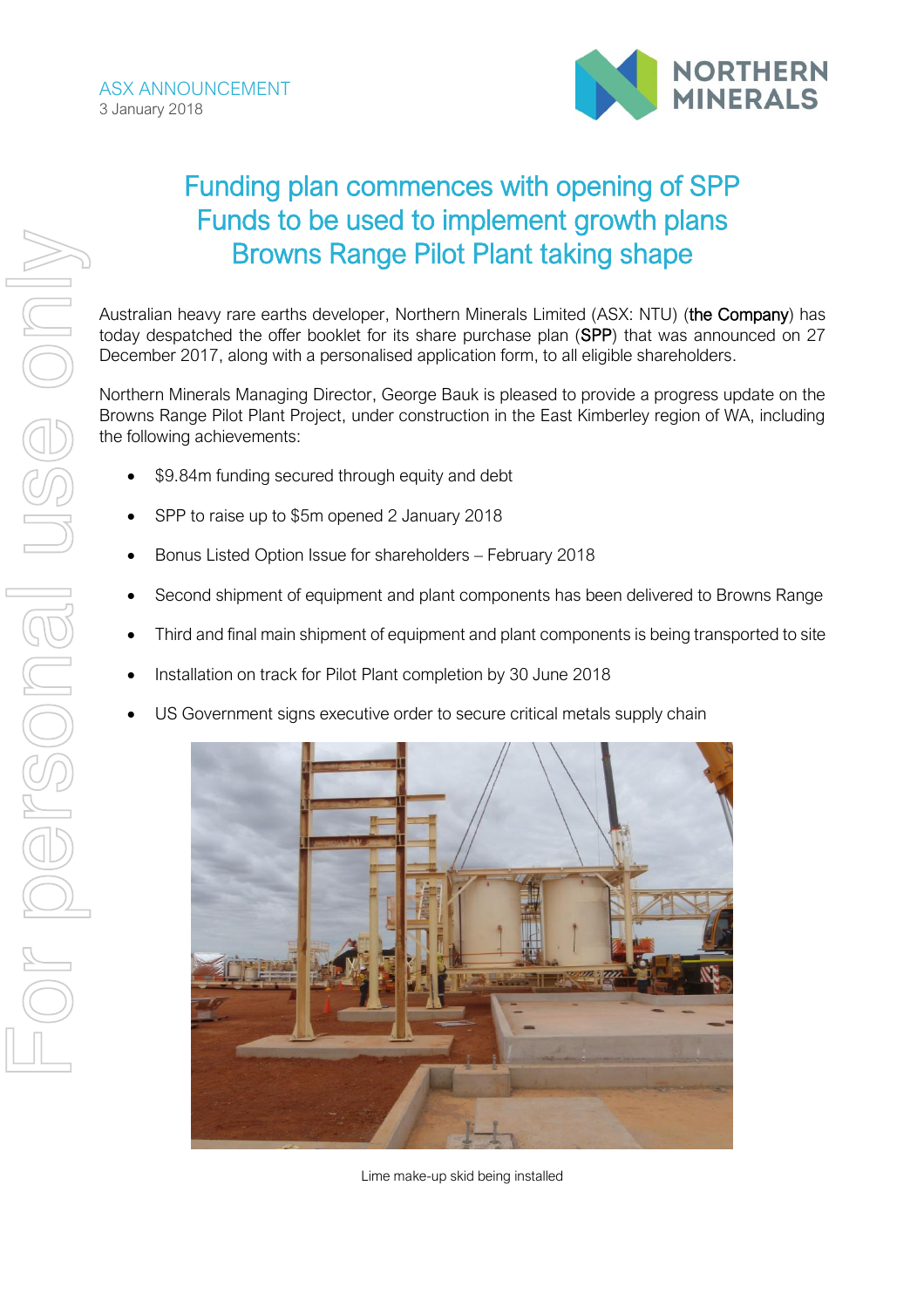### ASX ANNOUNCEMENT

Primero Group is nearing completion of the concrete works in the Pilot Plant area, with approximately 1,500m<sup>3</sup> poured on site.



Aerial view of the Pilot Plant, ROM pad and ore stockpiles

Delivery of the second main shipment of equipment and modular components to Browns Range has been completed.

Delivery of the third and final shipment of equipment and modular components to Browns Range has commenced with 60% of this shipment already delivered to site. 85% of the Pilot Plant is now at Browns Range. The final 2% of the Pilot Plant will be completed in China in early February and is expected on site in early March.

#### FUNDING UPDATE

The company has raised approximately \$9.84 million, through equity and debt, for further development of the Browns Range Pilot Plant and has commenced a program consisting of four initiatives aimed at increasing the economic potential of the Browns Range Heavy Rare Earths Project in the East Kimberley, WA and its other projects.

New financing measures which will fund growth plans, include the launch of a share purchase plan offer; and a proposed bonus listed option issue for all shareholders, targeted for February 2018.

"These funding initiatives are helping put the finishing touches to our goal of becoming the most significant rare earth miner in the world", Managing Director, George Bauk said.

### **Powering Technology.**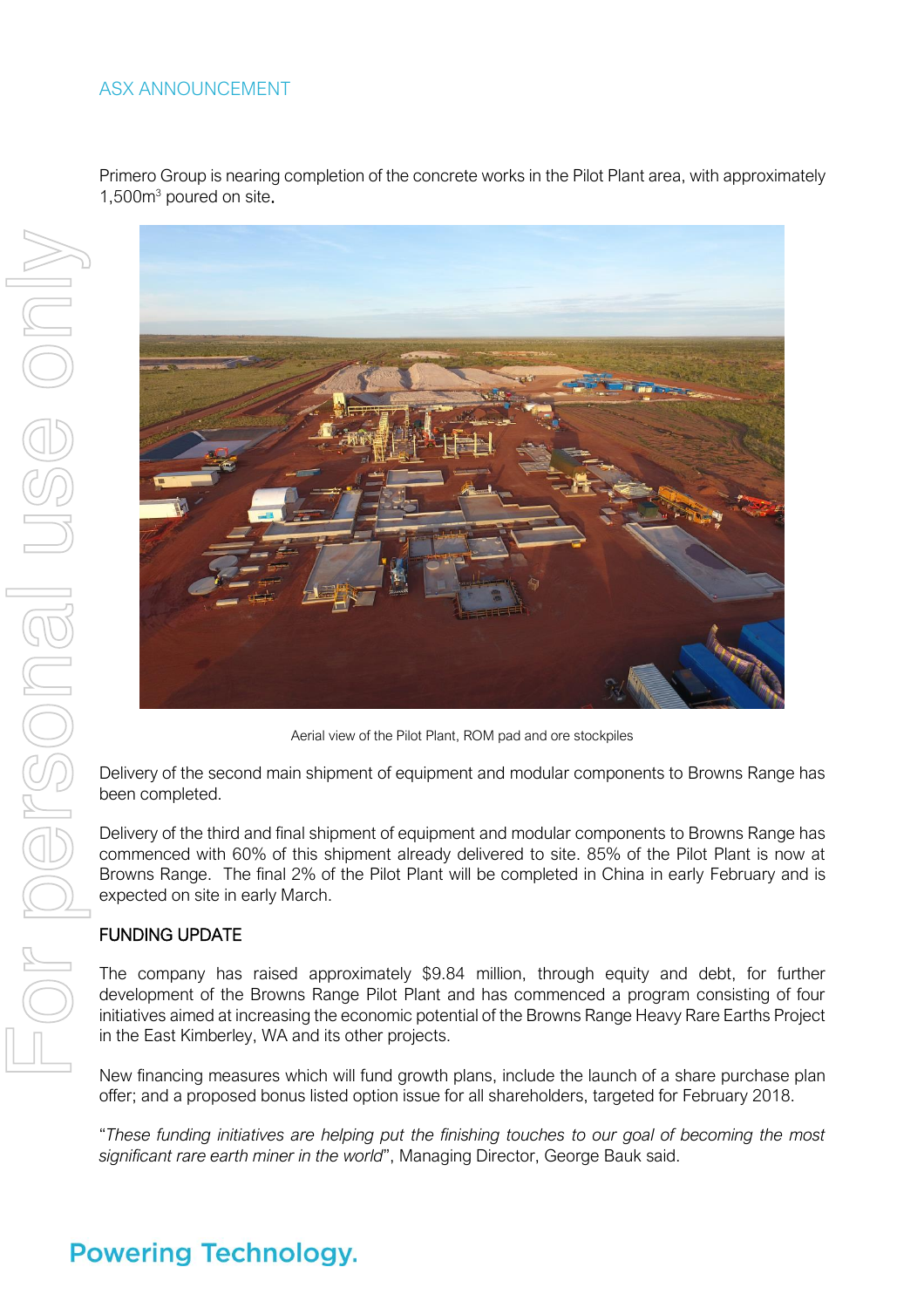The enhancement initiatives include;

- 1. an increase in the exploration budget aimed at increasing the life of the potential large-scale project from 11 to 20+ years,
- 2. studies of downstream processing options focussed on increasing the suite, and value of revenue products,
- 3. optimisation of mining and processing options learnt from the Pilot Plant Project to date as well as
- 4. the potential for new acquisitions in the rare earth sector.

OzFinancial are the advisors assisting with the management of the SPP and can be contacted on (+61) 3 8080 5795 or at [admin@ozfinancial.com.au](mailto:admin@ozfinancial.com.au) should shareholders have any questions. Shareholders may also contact the Company's share registry, Security Transfer Australia with any queries on 1300 992 916.

Eligible shareholders can click the link below to request details of the SPP and obtain a copy of their personalised application form.

### <http://www.northernmineralsspp.com.au/INVESTMENT/NorthernMinerals.aspx>

The Board also proposes to undertake a bonus issue of new listed options to eligible shareholders in February 2018 on a 1-for-5 basis and with an exercise price of \$0.12 and an expiry date of 31 December 2019, subject to a prospectus being prepared and lodged with ASIC.

The record date for the proposed issue has not been finalised but will allow eligible shareholders who have been issued Shares under the SPP to participate in the bonus issue on the basis of their post-SPP shareholding.

#### US Government signs executive order to secure critical metals supply chain

US President Donald Trump has called for an end to US reliance on foreign sources of "critical minerals" such as battery metals lithium and cobalt, and rare earth metals as demand increases for electric vehicles and renewable energy.

The minerals were chosen based on "risks to their supply" and the impact of potential supply restrictions, the USGS said. They were all critical to a "broad range of existing and emerging technologies, renewable energy, and national security," it said.

While the executive order promotes the development of US projects, it also highlights the importance and need for US investment in overseas projects as a way of controlling supply.

Managing Director/CEO Cannings Purple<br>Northern Minerals 1990 1991 1863146300 Northern Minerals +61 8 9481 2344

For further information: For media and broker enquiries George Bauk **Andrew Rowell / Michael Cairnduff** Carry Andrew Rowell / Michael Cairnduff

### **Powering Technology.**